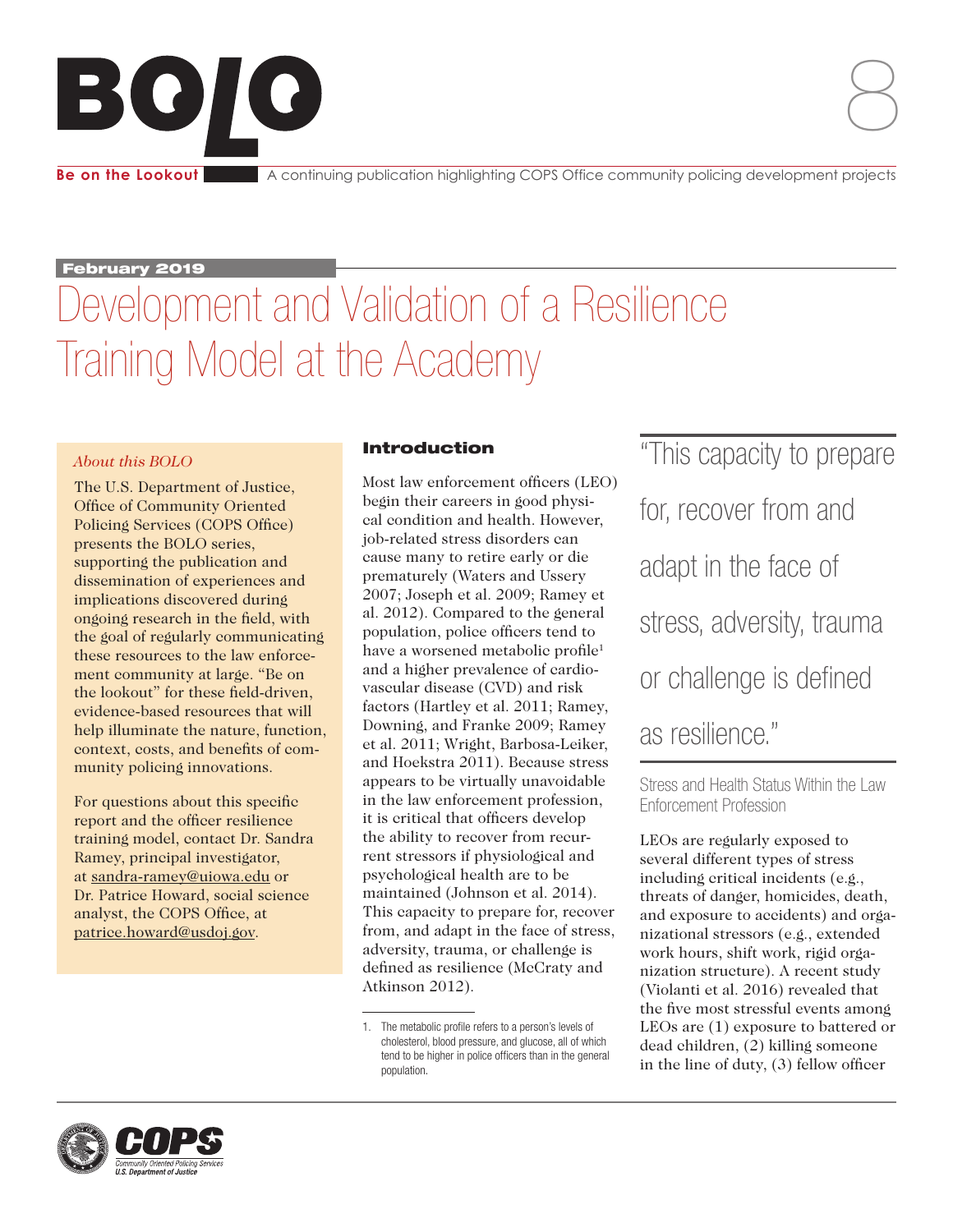

killed in the line of duty, (4) situations requiring use of force, and (5) physical attacks on one's person. The study also identified the most frequently occurring stressors. These included dealing with family disputes and crisis situations, responding to a felony in progress, fellow officers not doing their jobs, making critical on-the-spot decisions, and insufficient manpower to adequately handle a job.

Repeated and chronic exposure to highly intense stressors can produce dysfunctions within the stress response system, ultimately leading to a diseased state (Andrew et al. 2017). The demands of the law enforcement occupation place daily psychological and physiological stress on officers, consequently increasing their risk for illness and diseases associated with stress (Violanti et al. 2006). Compared to the general population, some studies show that retired law enforcement officers have a 70 percent higher risk of developing CVD (Ramey, Franke, and Downing 2009) and an increased risk for metabolic syndrome (27.4% versus 24% in the general population; Humbarger et al. 2004). Posttraumatic stress disorder (PTSD), which is associated with a traumatic experience (Thomas, Saumier, and Brunet 2012), is also higher among law enforcement (8.3%; Bowler et al. 2010) than among the general population (3.5%; Kessler et al. 2005). Other health risks include depression (Lilly and Pierce 2012; Regehr et al. 2013), acute distress disorder (Trachik et al. 2015), and unfortunately—suicide (O'Hara et al. 2013). It is apparent that the law enforcement occupation remains in need of strategies and techniques to enhance its members' ability to cope with stress. Resilience training is one option to address coping with stress using self-regulation.

Compared to the general population, retired law enforcement officers have a 70 percent higher risk of developing CVD.

Resilience Training in Recruits

#### **Study site: Milwaukee Police Department Police Academy**

The Milwaukee Police Department Police Academy conducts approximately three classes each year with 35 to 65 new recruits in each group. For this study, the projected number of recruits is 120 (approximately 60 recruits in each of two classes).

#### **Study design and data collection procedure**

The resilience training activities commence in the last few weeks of recruit training. From the very beginning of this study, the Health and Wellness Coordinator at the Academy has worked with our team to build organizational capacity by learning how to incorporate this training into the current Academy curriculum. The intervention has three major components: (1) education, (2) practice, and (3) mentoring.

For each session, recruits attend an initial educational class 120 minutes in duration, taught by Dr. Sandra Ramey and one consultant from HeartMath.2 The class content

includes three sections: (1) the physiology of stress, triggers of stress, and awareness of changes in the anterior chest area when encountering stressful situations; (2) instruction and practice on how to modify the autonomic response to stress by altering breathing and heart rate with biofeedback; and (3) techniques to improve decisionmaking by focusing on positive rather than negative emotions (e.g., anger and frustration normally associated with stress) to change the physiologic response to stress. Class discussion among attendees is encouraged to incorporate real life events and situations.

All participants are given an instructional book and a pocket flip chart (shown in the illustration) that encompass the class content. At the class, all recruits receive an iPad with the HeartMath Inner Balance application preloaded and an earlobe sensor to use with the application. This application will allow recruits to practice techniques learned in the class to alter breathing and heart rate with visible feedback using the iPad screen. The intervention is based on the methodology successfully employed in the military (Laraway and McCraty 2010; Laraway and McCraty 2011) using best practices (Linden and Moseley 2006; Olsson et al. 2010; Palomba et al. 2011; Wang et al. 2010; Xu et al. 2007).



<sup>2.</sup> HeartMath is a series of tools and techniques developed at the Institute of HeartMath to provide a systematic process that enables people to shift into the coherent state and increase their resilience and ability to better self-regulate stress, improve performance, and maintain their composure in real-time, highly challenging situations (McCraty & Nila 2017).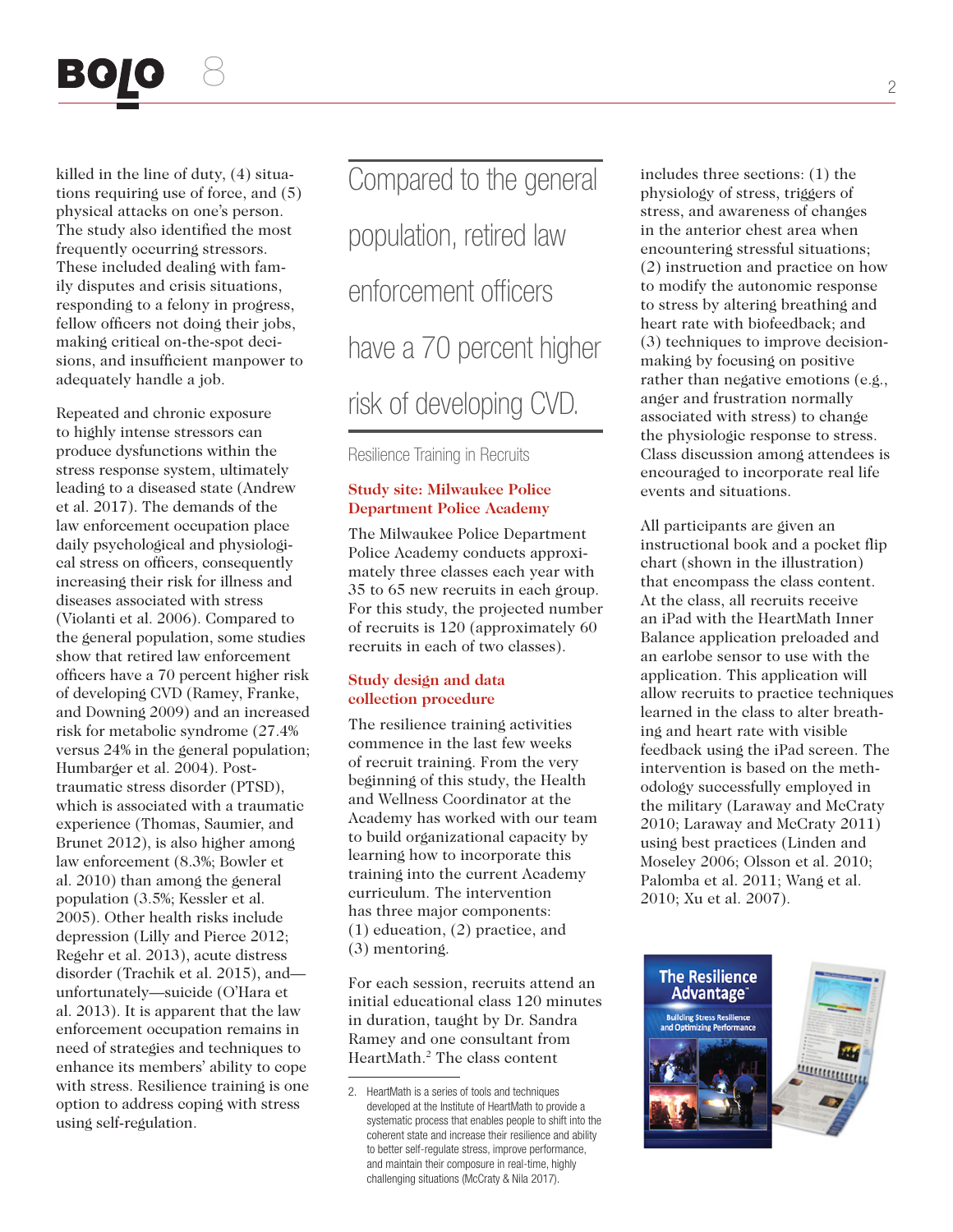Approximately 10 days after the initial educational class, the recruits attend (in small groups of 10 to 14) the first of four 50-minute telementor sessions. The sessions are led by two mental health experts and conducted via phone conferencing, scheduled approximately three weeks apart. The goals of these mentor sessions include reinforcing course content, improving coherence<sup>3</sup> using supported practices, facilitating mentoring among group members, and providing a venue for recruits to discuss situations they may encounter (on and off the job) where they might apply and use the methods or tools imparted in the class. Further, these sessions will model benefits for recruits to do check-ins regarding mental health, especially because they are facilitated by mental health professionals. The iPad allows continual monitoring of recruit practice sessions electronically by Dr. Ramey and facilitates communication via email with the recruits while at the Academy and for the two months after graduation.

#### **Measuring results**

*All participants complete comprehensive self-reported paperand-pencil* measures of stress at three time points: (1) baseline (during the first week of resilience training), (2) graduation from the academy, and (3) two months after the recruits began their duties as working police officers. These self-reported stress measures are designed to assess both personal and occupational stressors, a component missing in previous studies. The iPads capture recruits' heart rate

variability<sup>4</sup> during their practice sessions. These data will be used to determine the effects and to measure expected outcomes of the training. Biological data are triangulated with the surveillance data.

Approximately three months after the academy resilience training, focus group sessions are held with recent academy graduates as they begin their jobs; sessions last approximately one hour and are held at all districts. The sessions are tape-recorded, and the tapes are later transcribed. The transcriptions are then analyzed to identify recurring themes within the discussions. Conducting focus groups with the recruits approximately three months after the intervention will not only explore how officers are applying what they learned in the resilience training to stressful situations they encounter on the job but also discover other anecdotal experiences that may have occurred (from the recruit perspective) post-intervention that cannot be captured by the quantitative analysis. This feedback loop will be used to hone and improve the training.

#### **Preliminary survey and focus group results**

In a recent Milwaukee Police Department academy class of 42 cadets ranging in ages from 21 to 53 years, greater job satisfaction of police officers three months after their graduation from the academy was statistically significantly associated with lower emotional stress (p < .001) and lower perceived stress

 $(p = .01)$ . For a different cohort—38 working police officers with greater longevity on the job, ages 22 to 54 years, who participated in an earlier similar study in Milwaukee—the associations were not statistically significant for emotional and perceived stress before nor after the resilience training. It appears from these early results that the timing of this intervention matters and implementation with recruits at the academy is likely the most effective time to deliver this training.

Thus far in the study, recruits report important benefits from use of the techniques. Reports from recruits include feeling calmer in training situations (like firearms and active shooter scenarios) with improvement in the clarity of their thinking. Recruits also are using the breathing techniques at home and in their personal lives outside of the work environment—for example, at the gym during workouts and in rush hour traffic.

Our preliminary analyses of focus group data further illuminate officer perspectives and differences in how recruits and officers with greater longevity on the job approach community situations. Community perspectives about LEOs' role clearly matter greatly to the new officers; they wonder how their communities will view them. However, they recognize it will take time to overcome or change some community perceptions. Moreover, new officers become acutely aware that LEOs with greater tenure on the job sometimes handle situations differently. More needs to be gleaned about LEOs' and correctional officers' perspectives on stress and how these constructs impact their resilience, perceived stress, health, and job performance.

<sup>3.</sup> Physiological coherence or heart coherence is the ability of the heart's rhythm pattern to become more ordered (McCraty & Nila 2017).

<sup>4.</sup> Heart rate variability (HRV) is the measure of the heart's naturally occurring changes in beat-to-beat heart rate. While too much variability is harmful to physiological functioning, too little variation indicates a diseased state. HRV is also an important indicator of psychological resiliency and behavioral flexibility as well as the ability to effectively adapt to changing social or environmental demands (McCraty & Nila 2017).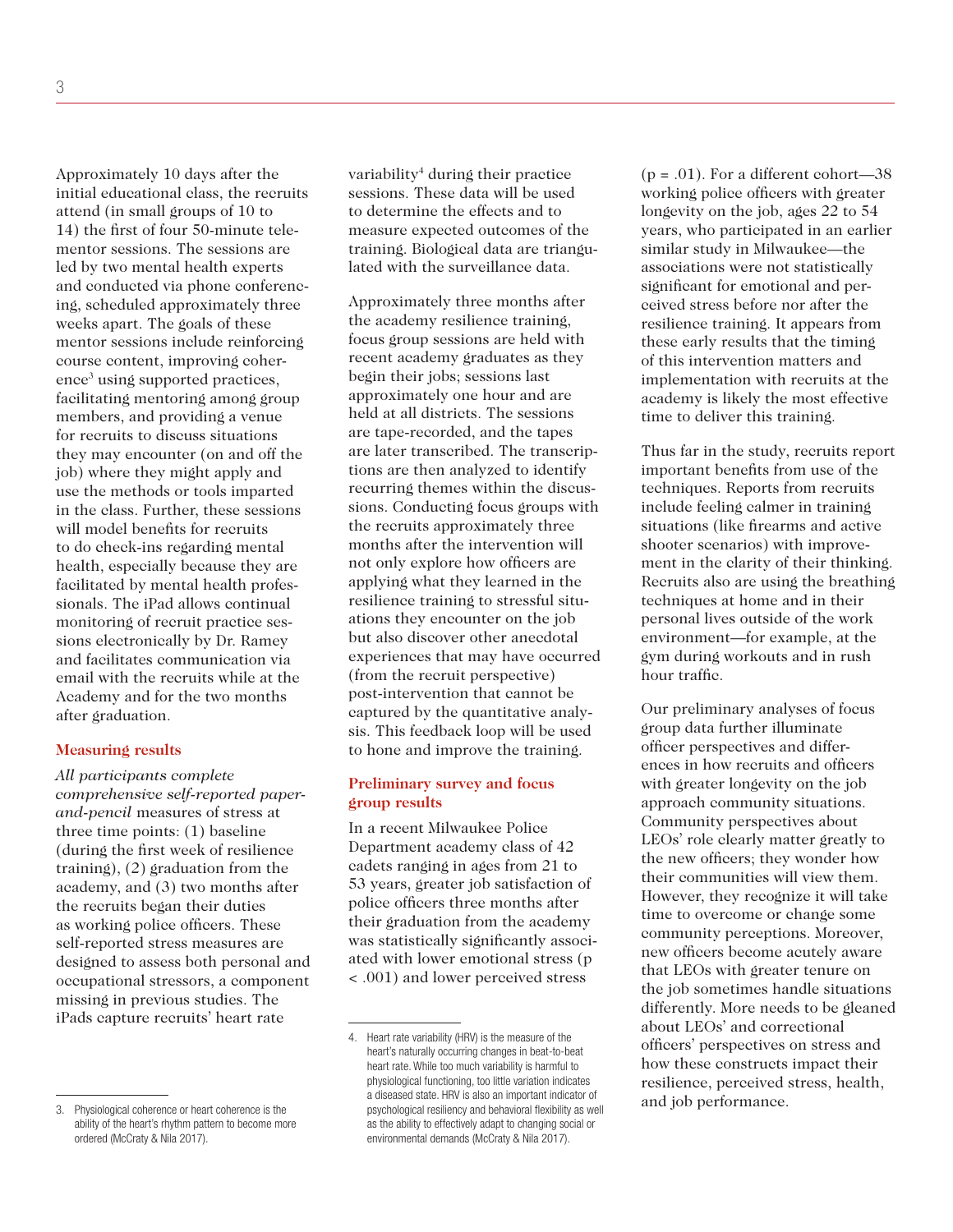#### References

- Anderson, Judith P., Konstantinos Papazoglou, Mari Koskelainen, Markku Nyman, Harri Gustafsberg, and Bengt B. Arnetz. 2015. "Applying Resilience Promotion Training among Special Forces Police Officers." *SAGE Open,* June 12, 2015, 1–8. http://journals. [sagepub.com/doi/abs/10.1177/](http://journals.sagepub.com/doi/abs/10.1177/2158244015590446) 2158244015590446.
- Andrew, Michael E., John M. Violanti, Ja K. Gu, Desta Fekedulegn, Shengqiao Li, Tara A. Hartley, Luenda E. Charles, Anna Mnatsakanova, Diane B. Miller, and Cecil M. Burchfiel. 2017. "Police Work Stressors and Cardiac Vagal Control." *American Journal of Human Biology* 29(5): e22996*.* https://onlinelibrary.wiley. [com/doi/pdf/10.1002/ajhb.22996.](https://onlinelibrary.wiley.com/doi/pdf/10.1002/ajhb.22996)
- Anshel, Mark H., and Thomas M. Brinthaupt. 2014. "An Exploratory Study on the Effect of an Approach-Avoidance Coping Program on Perceived Stress and Physical Energy among Police Officers." *Psychology* 5(7): 676–687*.* http://psycnet.apa.org/ [doi/10.4236/psych.2014.57079.](http://psycnet.apa.org/doi/10.4236/psych.2014.57079)
- Arnetz, Bengt B., Eamonn Arble, Lena Backman, Adam Lynch, and Ake Lublin. 2013. "Assessment of a Prevention Program for Work-Related Stress among Urban Police Officers." *International Archives of Occupational and Environmental Health* 86(1): 79–88*.*  https://link.springer.com/ [article/10.1007/s00420-012-0748-6.](https://link.springer.com/article/10.1007/s00420-012-0748-6)
- Berking, Matthias, Caroline Meier, and Peggilee Wupperman. 2010. "Enhancing Emotion-Regulation Skills in Police Officers: Results of a Pilot Controlled Study." *Behavior Therapy* 41(3): 329–339*.*  https://www.sciencedirect. [com/science/article/abs/pii/](https://www.sciencedirect.com/science/article/abs/pii/S0005789410000298) S0005789410000298.
- Bowler, Rosemarie M., Hui Han, Vihra Gocheva, Sanae Nakagawa, Howard Alper, Laura DiGrande, and James E. Cone. 2010. "Gender Differences in Probable Posttraumatic Stress Disorder in Police Responders to the 2001 World Trade Center Terrorist Attack." *American Journal of Industrial Medicine*  53(12): 1186–1196*.*  [https://onlinelibrary.wiley.com/doi/](https://onlinelibrary.wiley.com/doi/abs/10.1002/ajim.20876) abs/10.1002/ajim.20876.
- de Terte, Ian, Christine Stephens, and Lynne Huddleston. 2014. "The Development of a Three-Part Model of Psychological Resilience." *Stress and Health* 30(5): 416–424*.*  [https://onlinelibrary.wiley.com/doi/](https://onlinelibrary.wiley.com/doi/abs/10.1002/smi.2625) abs/10.1002/smi.2625.
- Franke, W.D., D.F. Cox, D.P. Schultz, and D.F. Anderson. 1997 "Coronary Heart Disease Risk Factors in Employees of Iowa's Department of Public Safety Compared to a Cohort of the General Population." *American Journal of Industrial Medicine* 31(6): 733–777. [https://onlinelibrary.wiley.com/](https://onlinelibrary.wiley.com/doi/abs/10.1002/(SICI)1097-0274(199706)31:6<733::AIDAJIM10>3.0.CO;2-Z) doi/abs/10.1002/(SICI)1097- 0274(199706)31:6<733::AID-AJIM10>3.0.CO;2-Z.
- Hartley, Tara, Cecil Burchfield, Desta Fekedulegn, Michael Andrew, and John Violanti. 2011. "Health Disparities in Police Officers: Comparisons to the U.S. General Population." *International Journal of Emergency Mental Health* 13(4): [211–220. https://www.omicsonline.](https://www.omicsonline.org/open-access/health-disparities-in-police-officers-comparisons-to-the-us-general-populations.pdf) org/open-access/health-disparitiesin-police-officers-comparisons-tothe-us-general-populations.pdf.
- Humbarger, Chad D., S.F. Crouse, J.W. Womack, and J.S. Green. 2004. "Frequency of Metabolic Syndrome in Police Officers Compared to NCEP III Prevalence Values." *Medicine and Science in Sports and Exercise*  36(5): S161. https://journals.lww. [com/acsm-msse/Fulltext/2004/05001/](https://journals.lww.com/acsm-msse/Fulltext/2004/05001/Frequency_of_Metabolic_Syndrome_in_Police_Officers.767.aspx) Frequency of Metabolic Syndrome in\_Police\_Officers.767.aspx.
- Johnson, Douglas C., Nathaniel J. Thom, Elizabeth A. Stanley, Lori Haase, Alan N. Simmons, Pei-an B. Shih, Wesley K. Thompson, Eric G. Potterat, Thomas R. Minor, and Martin P. Paulus. 2014. "Modifying Resilience Mechanisms in At-Risk Individuals: A Controlled Study of Mindfulness Training in Marines Preparing for Deployment." *American Journal of Psychiatry*  171(8): 844–853*.* https://ajp. [psychiatryonline.org/doi/10.1176/](https://ajp.psychiatryonline.org/doi/10.1176/appi.ajp.2014.13040502) appi.ajp.2014.13040502.
- Joseph, P. Nedra, John M. Violanti, Richard Donahue, R., Michael E. Andrew, Maurizio Trevisan, Cecil M. Burchfiel, and Joan Dorn. 2009. "Police Work and Subclinical Atherosclerosis." *Journal of Occupational and Environmental Medicine* 51(6): 700–707*.* https://journals.lww. [com/joem/Abstract/2009/06000/](https://journals.lww.com/joem/Abstract/2009/06000/) Police\_Work\_and\_Subclinical Atherosclerosis.9.aspx.
- Kessler, Ronald C., Wai Tat Chiu, Olga Demler, K. R. Merikangas, and Ellen E. Walters. 2005. "Prevalence, Severity, and Comorbidity of 12-Month DSM-IV Disorders in the National Comorbidity Survey Replication." *Archives of General Psychiatry*  62(6): 617–627*.*  [https://jamanetwork.com/journals/](https://jamanetwork.com/journals/jamapsychiatry/fullarticle/208671) jamapsychiatry/fullarticle/208671.
- Laraway, Lori, and Rollin McCraty. 2010. *High-Risk Mission Specific Operational Stress Control*. Presentation at Combat and Operational Stress Control Conference, San Diego, California.
	- ———. 2011*. New Perspectives on Self-Regulation and Resilience: Lesson Learned from Detainee Operations Sailors*. Presentation at Combat and Operational Stress Control Conference, San Diego, California.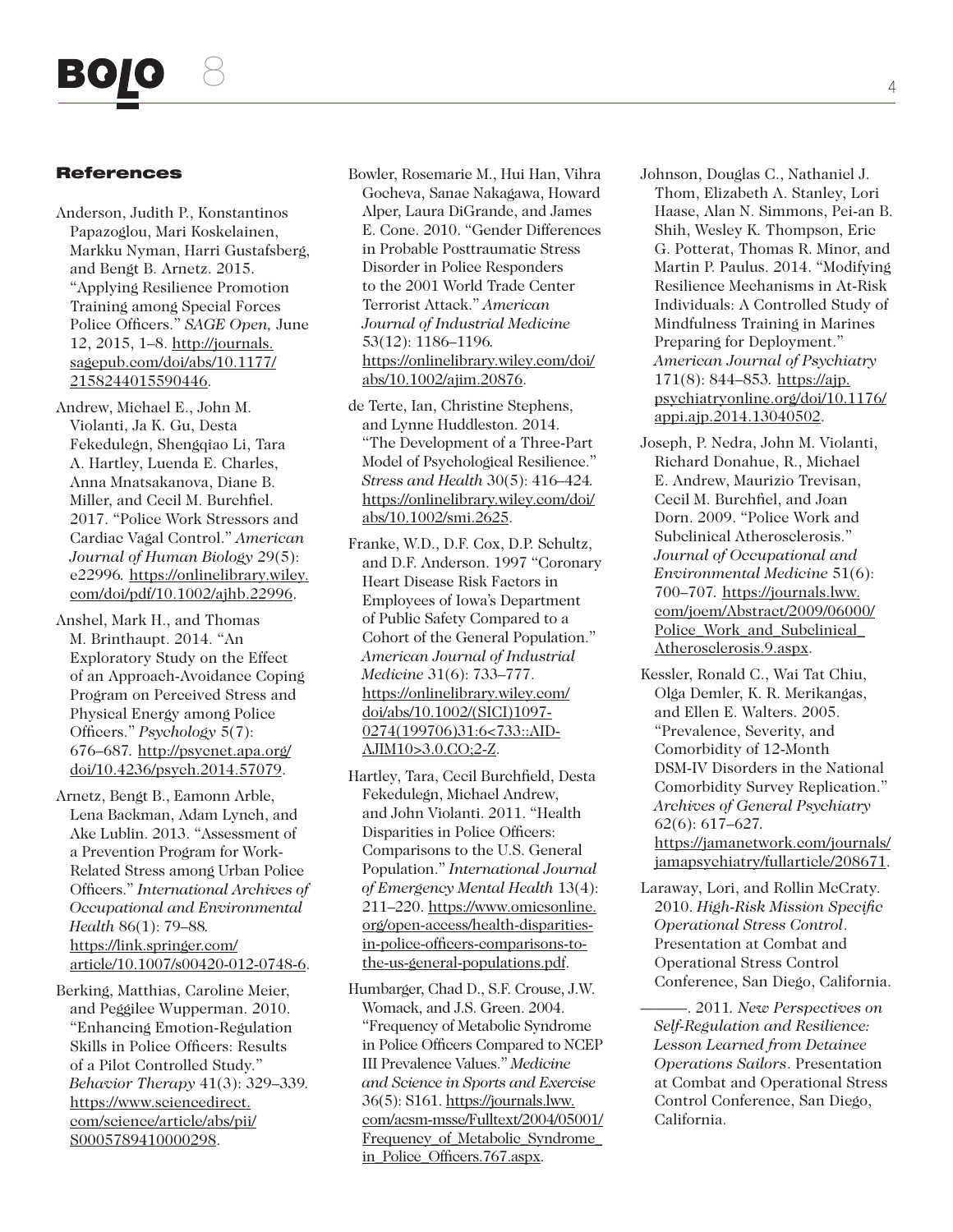- Lilly, Michelle M., and Heather Pierce. 2012. "PTSD and Depressive Symptoms in 911 Telecommunicators: The Role of Peritraumatic Distress and World Assumptions in Predicting Risk." *Psychological Trauma: Theory, Research, Practice, and Policy*  [5\(2\): 135–141. http://psycnet.apa.](http://psycnet.apa.org/record/2012-00028-001) org/record/2012-00028-001.
- Linden, Wolfgang, and Janine V. Moseley. 2006. "The Efficacy of Behavioral Treatments for Hypertension." *Applied Psychophysiology and Biofeedback* 31(1): 51–63*.*  https://link.springer.com/ [article/10.1007/s10484-006-9004-8.](https://link.springer.com/article/10.1007/s10484-006-9004-8)
- McCraty, Rollin, and Michael Nila. 2017. "The Impact of Resilience Training on Officers' Wellness and Performance." In *Stress in Policing*, edited by Ronald J. Burke, 257–276. New York: Routledge.
- McCraty, Rollin, and Mike Atkinson. 2012. "Resilience Training Program Reduces Physiological and Psychological Stress in Police Officers." *Global Advances in Health and Medicine* 1(5): 44–66. http://journals.sagepub.com/doi/ [pdf/10.7453/gahmj.2012.1.5.013.](http://journals.sagepub.com/doi/pdf/10.7453/gahmj.2012.1.5.013)
- McCraty, Rollin, Mike Atkinson, and Dana Tomasino. 2003. "Impact of a Workplace Stress Reduction Program on Blood Pressure and Emotional Health in Hypertensive Employees." *Journal of Alternative and Complementary Medicine* 9(3): 355–369*.*  [https://www.liebertpub.com/](https://www.liebertpub.com/doi/10.1089/107555303765551589) doi/10.1089/ 107555303765551589.
- O'Hara, Andrew F., John M. Violanti, Richard L. Levenson, Jr., and Ronald G. Clark, Sr. 2013. "National Police Suicide Estimates: Web Surveillance Study III." *International Journal of*

*Emergency Mental Health and Human Resilience* 15(1): 31–38*.* https://www.omicsonline. org/open-access/educational[training-session-influence-primary](https://www.omicsonline.org/open-access/educational-training-session-influence-primary-care-pediatricians-mental-health-practice.pdf)carepediatricians-mental-healthpractice.pdf.

- Olsson, Erik M.G., Samir El Alaoui, Bo Carlberg, Per Carlbring, and Ata Ghaderi. 2010. "Internet-Based Biofeedback-Assisted Relaxation Training in the Treatment of Hypertension: A Pilot Study." *Applied Psychophysiology and Biofeedback* 35(2): 163–170*.*  https://link.springer.com/ [article/10.1007/s10484-009-9126-x.](https://link.springer.com/article/10.1007/s10484-009-9126-x)
- Palomba, Daniela, Marta Ghisi, Simona Scozzari, Michela Sarlo, Elisa Bonso, Francesca Dorigatti, and Paolo Palatini. 2011. "Biofeedback-Assisted Cardiovascular Control in Hypertensives Exposed to Emotional Stress: A Pilot Study." *Applied Psychophysiology and Biofeedback* 36(3): 185–192*.*  https://link.springer.com/ [article/10.1007/s10484-011-9160-3.](https://link.springer.com/article/10.1007/s10484-011-9160-3)
- President's Task Force on 21st Century Policing. 2015. *Final Report of the President's Task Force on 21st Century Policing.*  Washington, DC: Office of Community Oriented Policing Services. https://ric-zai-inc.com/ric. [php?page=detail&id=COPS-P311.](https://cops.usdoj.gov/RIC/ric.php?page=detail&id=COPS-P311)
- Ramey, Sandra L., Nancy R. Downing, and Warren D. Franke. 2009. "Milwaukee Police Department Retirees: Cardiovascular Disease Risk and Morbidity among Aging Law Enforcement Officers." *American Association of Occupational Health Nurses*  57(11): 448–453*.* http://journals. [sagepub.com/doi/pdf/10.1177/](http://journals.sagepub.com/doi/pdf/10.1177/216507990905701103) 216507990905701103.
- Ramey, Sandra L., Nancy R. Downing, Warren D. Franke, Yelena Perkhounkova, and Mohammad H. Alasagheirin. 2012. "Relationships among Stress Measures, Risk Factors, and Inflammatory Biomarkers in Law Enforcement Officers." *Biological Research for Nursing* 14(1): 16–26*.*  http://journals.sagepub.com/doi/ [full/10.1177/1099800410396356.](http://journals.sagepub.com/doi/full/10.1177/1099800410396356)
- Ramey, Sandra L., Yelena Perkhounkova, Nancy R. Downing, and Kennith R. Culp. 2011. "Relationship of Cardiovascular Disease to Stress and Vital Exhaustion in an Urban, Midwestern Police Department." *American Association of Occupational Health Nurses* 59(5): 221–227*.* [http://journals.sagepub.](http://journals.sagepub.com/doi/abs/10.1177/216507991105900504) com/doi/abs/10.1177/ 216507991105900504.
- Ramey, Sandra L., Yelena Perkounkova, Maria Hein, Sophia Chung, Warren D. Franke, and Amanda A. Anderson. 2016. "Building Resilience in an Urban Police Department." *Journal of Occupational and Environmental Medicine* 58(8): 796–804*.* https://journals.lww. com/joem/Abstract/2016/08000/ Building Resilience in an Urban Police\_Department.9.aspx.
- Regehr, Cheryl, Vicki LeBlanc, Irene Barath, Janet Balch, and Arija Birze. 2013. "Predictors of Physiological Stress and Psychological Distress in Police Communicators." *Police Practice and Research* 14(6): [451–463. https://www.tandfonline.](https://www.tandfonline.com/doi/abs/10.1080/15614263.2012.736718) com/doi/abs/10.1080/15614263. 2012.736718.